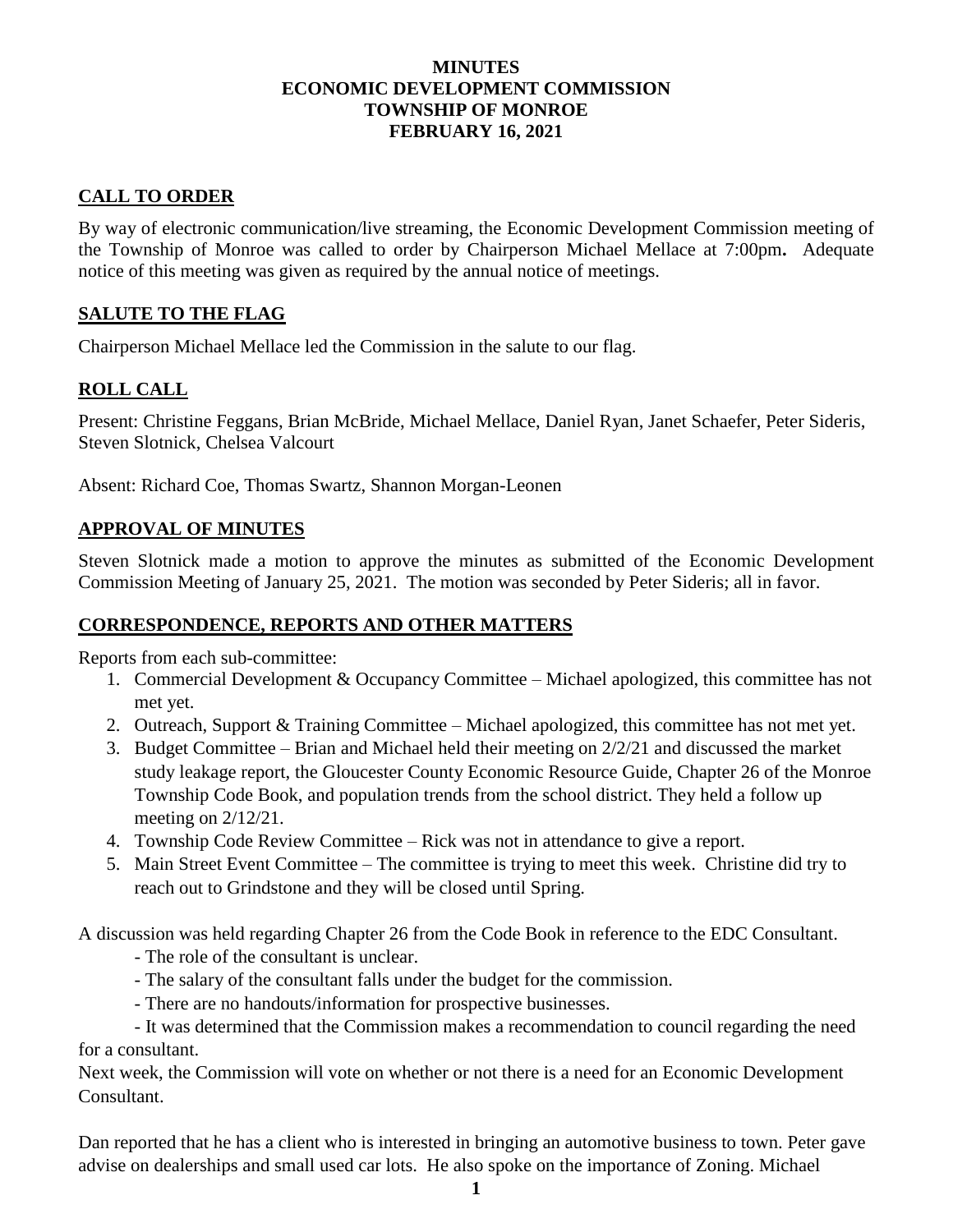suggested starting with MVC for their requirements. Steven suggested that the prospective business owner should not spend money on the property before they know of the zoning requirements.

Michael reported that he was in touch with two prospective business owners: Music Lesson Room & All About the Crust.

Peter reported that he was in touch with a consumption of marijuana business. They would be selling things such as brownies, cakes and cookies. At this time, this is not fully approved in New Jersey and still needs a location. The business would be bringing in about \$3-4 million/year and money would be going back to the town.

Michael reported that there is a Facebook page which reports new businesses and he saw two businesses highlighted for Williamstown: LIDL and Mission for Nutrition.

Michael also reported that NJ PPE Access Program is a program that allows business organizations with 100 employees or less to obtain a discount on PPE equipment. He posted information on the program on the EDC Facebook page.

## **PUBLIC PORTION**

Peter Sideris made a motion to open the public portion of the meeting. The motion was seconded by Christine Feggans.

Alan reported that there will be a Parks & Rec meeting held on 2/17/21. At this time, he is unsure of any events that will be happening or what those events will look like. If anyone is looking to volunteer, Parks & Rec is always looking for help. Alan also reported that saw feedback on the LIDL store on Facebook. It seems that residents are not thrilled with the idea and that many are worried about the increase in traffic.

There was a discussion on commercial ratables in existing vacant buildings vs. new buildings.

Michael asked Chelsea about the redevelopment plan. She reported that there is nothing new. The mayor is scheduled to sit down with the planner and go over the redevelopment plan from 2017.

Steven asked Chelsea if Shannon reports to council and she does not believe so.

Christine Feggans made a motion to close the public portion of the meeting. The motion was seconded by Brian McBride.

## **ADJOURNMENT**

With no further business to discuss, Chairperson Michael Mellace asked for a motion to adjourn. Brian McBride made a motion to adjourn the Monroe Township Economic Development Commission Meeting of February 16, 2021. The motion was seconded by Daniel Ryan; all in favor. Meeting adjourned at 7:52pm.

Respectfully submitted,

Jennifer Ballard, Secretary